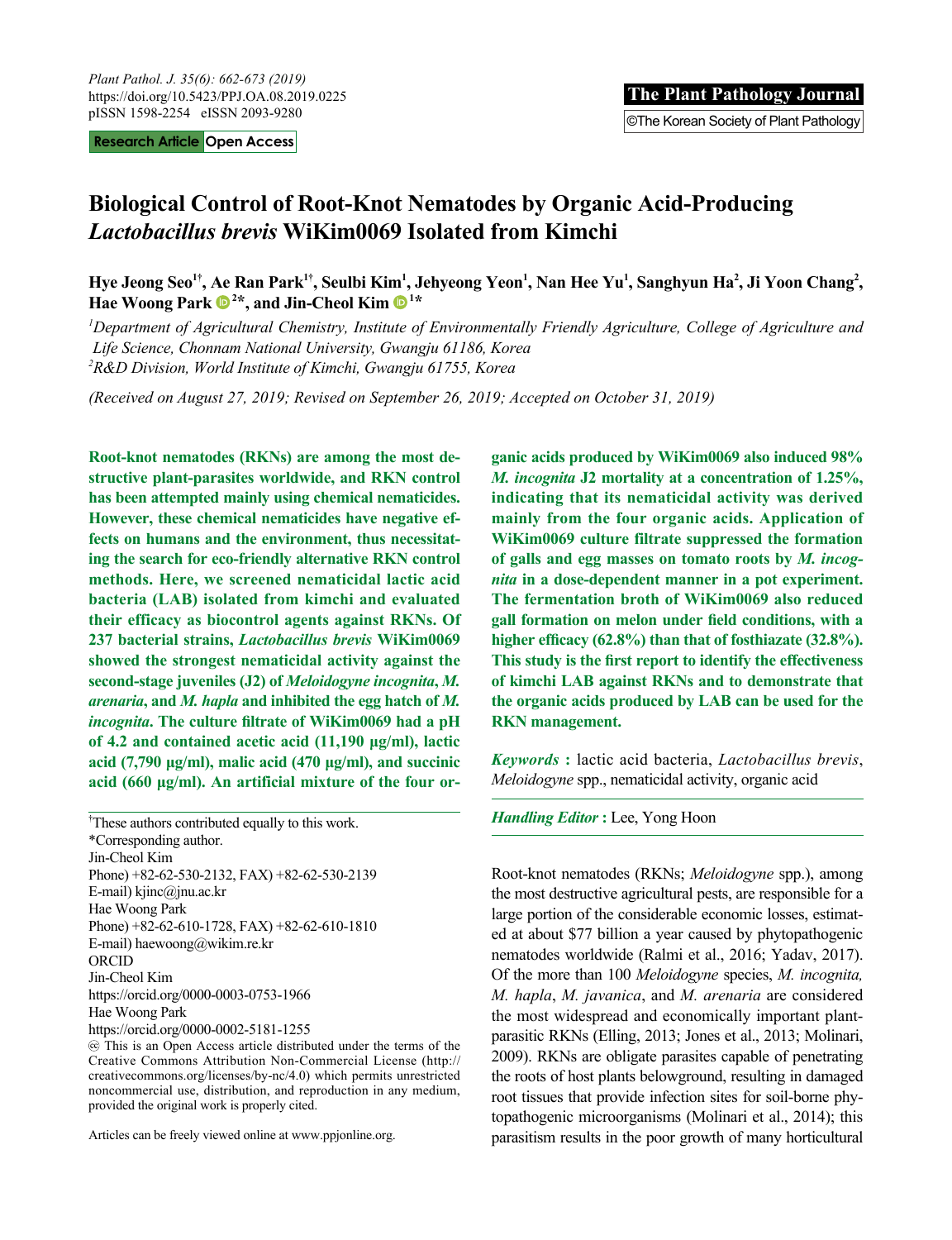and field crops and consequently severe reductions in yield (Blok et al., 2008; Moens et al., 2009).

Soil-borne diseases caused by RKNs can spread easily and are very difficult to control because of their high reproduction rate and short generation time (Trudgill and Blok, 2001). The extensive use of synthetic pesticides has long been a management strategy for the control of RKNs. However, the increasing public concern about the negative effects of the continuous usage of chemical pesticides, especially on human health and the environment, has limited the use of many synthetic chemicals (Aktar et al., 2009). Therefore, there is an urgent need to identify effective and eco-friendly alternatives based on microorganisms to reduce the use of chemical nematicides in agriculture.

Lactic acid bacteria (LAB) have traditionally been used to ferment carbohydrate-rich foods. LAB are known to improve the nutritional value of foods and control human intestinal infections (Gilliland, 1990; Lindgren and Dobrogosz, 1990). LAB are generally recognized as safe by the United States Food and Drug Administration (FDA) because of their ubiquitous appearance in food and their probiotic potential on human mucosal surfaces (Stiles and Holzapfel, 1997). They also have an antagonistic activity against pathogenic bacteria and fungi, which makes them ideal for developing biocontrol agents for use on plants (Sitton and Patterson, 1992; Trias et al., 2008). For these reasons, LAB are currently attracting much attention in the agricultural industry as alternatives to chemical pesticides, which are associated with problems such as antibiotic resistance and pesticide residue.

Kimchi, a traditional fermented food in Korea, is plantbased and associated with a number of LAB such as *Lactobacillus* and *Leuconostoc* species, including *L. plantarum*, *L. brevis*, *L. curvatus*, *L. mesenteroides*, and *L. citreum*  (Jung et al., 2011). Many studies have demonstrated that *Lactobacillus* species exert an inhibitory effect on pathogenic bacteria in human intestinal epithelial cells (Guarner et al., 2012; Jang et al., 2011; Lim et al., 2018). Specifically, several compounds produced by LAB, such as organic acids, hydrogen peroxide, bacteriocins, and fat and amino acid metabolites, are among the antimicrobial factors responsible for the competitive exclusion of pathogenic bacteria (Barefoot and Klaenhammer, 1983; Kormin et al., 2001). *L. plantarum* of *Lactobacillus* species has been known to function as an antagonistic agent and exhibit antimicrobial activity (Hamed et al., 2011), but little is known about the potential of *L. brevis* as a biocontrol agent against phytopathogens. Additionally, there are no reports on the nematicidal activity of LAB *L. brevis* on phytopathogenic nematodes.

In the course of screening of nematicidal LAB strains, we found that *L. brevis* WiKim0069 isolated from kimchi showed strong nematicidal activity against *M. incognita*. Therefore, the objectives of this study were (1) to examine the *in vitro* nematicidal activity of the culture filtrate of WiKim0069 strain against three *Meloidogyne* species, (2) to identify and characterize the nematicidal metabolites produced by WiKim0069, and (3) to evaluate the efficacy of WiKim0069 as a biocontrol agent in controlling RKNs on vegetable and fruit plants.

### **Materials and Methods**

**Isolation of LAB from kimchi.** LAB were isolated from kimchi prepared in homes and temples across the Republic of Korea. Kimchi samples (500 g) were ground using a hand blender for 2 min. The obtained kimchi juice was filtered through a sterilized cheesecloth, serially diluted with saline solution (0.85%; 3M, St. Paul, MN, USA), and spread onto de Man-Rogosa-Sharpe (MRS) agar (Oxoid, Basingstoke, New Hampshire, England) plates containing CaCO<sub>3</sub> (2%, w/v). The plates were incubated 30 $\degree$ C under anaerobic conditions for 2 days, and the tentatively considered LAB strains were selected.

**Nematode inoculum.** The root-knot nematodes *M. incognita*, *M. hapla*, and *M. arenaria* were acquired from the Korea Research Institute of Chemical Technology (Republic of Korea), Seoul National University (Republic of Korea), and National Institute of Agricultural Science and Technology (Republic of Korea), respectively (Hwang et al., 2014; Kim et al., 2001; Park et al., 2014).

Three *Meloidogyne* species were maintained on tomato (*Solanum lycopersicum* Mill. cv. Seokwang) in a greenhouse at 25°C with day/night lighting of 16 h/8 h. The eggs were extracted in 1% sodium hypochlorite solution from the infected tomato plants and the egg suspension was immediately rinsed twice with sterile water (Yeon et al., 2019). The collected eggs was used for *in vitro* and pot experiments. The J2 that hatched after 5 days of incubation at 28°C were collected using the Baermann funnel method (Viglierchio and Schmitt, 1983) and used to evaluate the nematicidal effects of LAB.

**Screening of nematicidal LAB.** The isolated LAB were added to MRS broth (Becton, Dickinson and Company, Franklin Lakes, NJ, USA) and grown anaerobically without shaking at 30 $^{\circ}$ C. One-day cultured LAB (0.1%, v/v) were inoculated into fresh MRS broth (50 ml) and incubated at 30°C under anaerobic conditions for 24 h. The LAB culture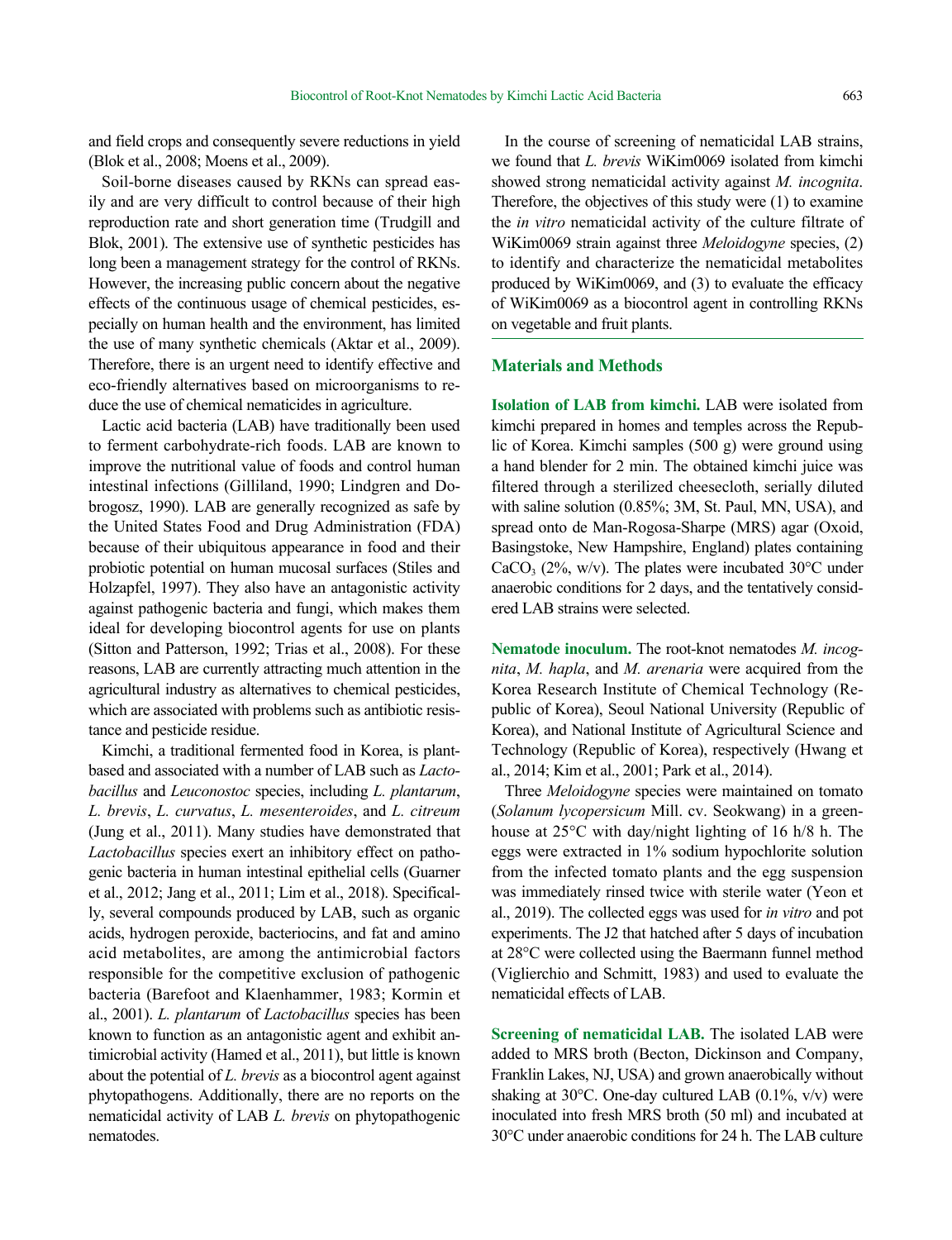was centrifuged at 3,000 rpm for 10 min at 4°C, and the pH of supernatant was measured using a calibrated digital pH meter (NeoMet pH-200L, Seoul, Korea). The supernatant was then filtered  $(0.20 \mu m)$ . The culture filtrates of LAB were stored at –20°C until use.

The nematicidal activity of LAB was evaluated using their effect on the mortality of *M. incognita* J2. Treatments were performed in 96 well tissue culture plates using approximately 50 J2/replicate (Ashoub and Amara, 2010; Meyer et al., 2000; Terefe et al., 2009). To prevent solution evaporation, the plates were covered and kept in the dark at 25°C, with gentle shaking. Three days after exposure, the J2 were observed under a light microscope (Leica DM IL LED, Leica Microsystems CMS GmbH, Wetzlar, Germany). Three days after exposure, the J2 were moved to plain water and grouped into motile and immotile categories based on observations made after pricking their bodies with a fine needle. Nematodes that did not move and retained a stiff and straight body shape even after pricking with a needle were considered dead (Cayrol et al., 1989). Sterilized distilled water was used as a negative control. The experiment was repeated twice with three replicates. To analyze the nematicidal activity of LAB against *M. incognita*, J2 mortality was converted to percentage mortality and corrected using the formula of Schneider-Orelli (Schneider and Orelli, 1947): Mortality  $(\%) = [$ (mortality percentage in treatment – mortality percentage in the negative control)/  $(100 -$  mortality percentage in the negative control)]  $\times$  100. The nematicidal LAB were first screened based on the induction of more than 90% mortality at a culture filtrate concentration of 2.5% against the J2 of *M. incognita*. The nematicidal activities of the screened LAB were evaluated again using *M. incognita* J2 mortality over a concentration range of 0.63% to 2.5%.

**Molecular identification of WiKim0069.** A WiKim0069 isolate showing nematicidal activity was identified by 16S rRNA nucleotide sequence analysis. The genomic DNA of the WiKim0069 isolate was prepared using a DNeasy Blood and Tissue kit (Qiagen, Hilden, Germany) following the manufacturer's recommendations. PCR amplification of the 16S rRNA gene was performed using the universal bacterial primer pair 9F (5ʹ-GAGTTTGATCCTGGCTCAG-3ʹ)/1512R (5ʹ-ACGGCTACCTTGTTACGACTT-3ʹ) in a 20-μl reaction mixture containing genomic DNA (2 μl), primers (1 μl of each, 10 pM), sterilized distilled water (16 μl), and Accupower PCR premix (1 μl) (Bioneer Corp., Daejeon, Korea). The species was identified by comparison with the GenBank reference sequence database using BLASTn. Sequence alignment and phylogenetic analysis

were performed using MEGA 6 with the neighbor-joining (NJ) method, with the number of bootstrap trials set to 1,000. The Kimura 2-parameter model was selected as the best model to construct the tree for NJ (Tamura et al., 2013).

*In vitro* **nematicidal activity of WiKim0069 culture filtrate.** The nematicidal activity of the culture filtrate of WiKim0069 was evaluated by assessing its effect on *M. incognita*, *M. arenaria*, and *M. hapla* J2 mortality and hatching inhibition of *M. incognita* eggs over a concentration range of 0.63% to 2.5%. Approximately 50 J2 and 150 eggs per well were used for the bioassay in 96 well tissue culture plates. Sterilized distilled water was used as the negative control. The J2 mortality of three *Meloidogyne* species was determined in the same method as described in Section Screening of nematicidal LAB. The ability of LAB to inhibit *M. incognita* J2 hatching was determined at 7 days after exposure according to Abbott's formula (Abbott, 1925): J2 hatching inhibition  $(\% ) = [(J2 \text{ percentage in the})]$ negative control – J2 percentage in treatment)/J2 percentage in the negative control]  $\times$  100. All experiments were conducted with three replicates and repeated twice.

#### **Analysis of organic acids produced by WiKim0069.**

The concentrations of organic acids (acetic, citric, fumaric, lactic, malic, malonic, oxalic, succinic, and tartaric acids) in the culture filtrate of WiKim0069 were determined. For organic acid analysis, WiKim0069 was cultured in a flask (500 ml) containing MRS broth (100 ml) under anaerobic conditions at 30 $\degree$ C for 24 h, and a seed culture (1%, v/v) was inoculated in liquid medium (3 l) containing maltose (4%), yeast extract (2%), sodium acetate (0.5%), dipotassium phosphate (0.2%), magnesium sulfate (0.01%), and manganese sulfate (0.005%) in a jar bioreactor (5 l, MARADO-05D-XS, BioCnS, Daejeon, Korea). The cultivation was conducted at 30°C for 24 h with an agitation speed of 300 rpm and an aeration rate of 1.0 vvm (volume of air added to the liquid volume per minute). The culture broth was centrifuged at 5,000 rpm for 10 min at 4°C, and the supernatant was filtered  $(0.45 \mu m)$  and injected into a chromatograph with a loop of 50 μl using an autosampler with a fixed volume of 10  $\mu$ l.

High-performance liquid chromatography (HPLC; Waters Alliance e2695 system, Milford, MA, USA) was used for the analysis of organic acids. Chromatographic separation was carried out isocratically at 50°C with a mobile phase of 0.008 N sulfuric acid at a flow rate of 0.6 ml/min on an Aminex HPX-87H reverse-phase column  $(300 \times 7.8)$ mm, 9 μm particle size; Bio-Rad, Hercules, CA, USA).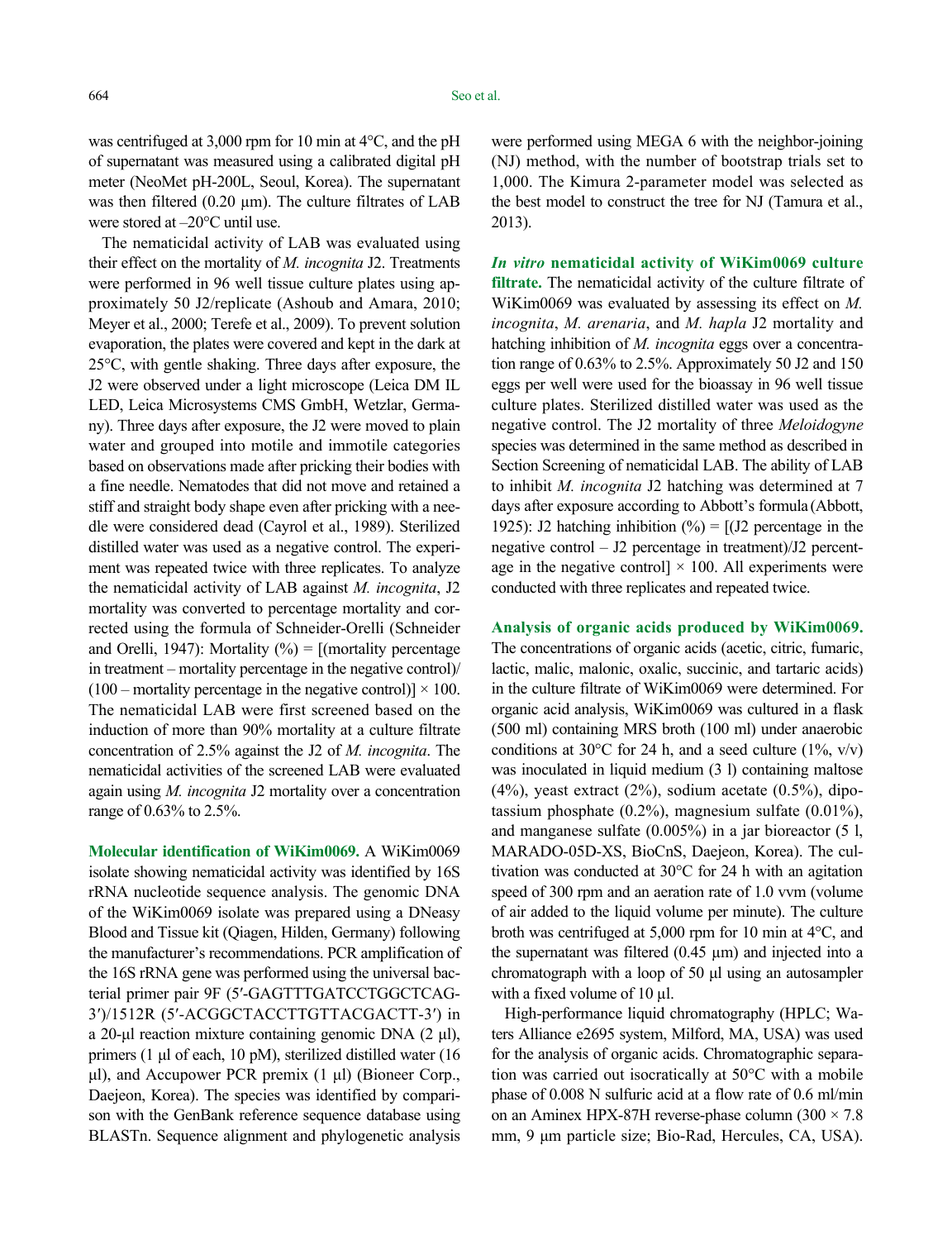HPLC equipment consisted of a quaternary pump, an online degasser, a column oven, and a UV-visible detector (2489, Waters). The UV detector was set at 210 nm for the detection of organic acids. Data were collected and processed on a computer with EMPOWER 3 software (Waters). Quantification was performed using the peak areas from the external calibration with standard solutions.

*In vitro* **nematicidal activity of organic acids.** Based on the HPLC analysis of organic acids, an artificial mixture of organic acids was prepared with the same composition as the mixture produced by WiKim0069. The mixture of organic acids contained acetic acid (11,190 μg/ml), lactic acid (7,790 μg/ml), malic acid (470 μg/ml), and succinic acid (660 μg/ml) in a liquid medium. The effect of the organic acid mixture on J2 mortality of *M. incognita* was evaluated over the range of 0.63% to 10%. Sterilized distilled water and the culture filtrate of WiKim0069 were used as the negative control and the positive control, respectively. The effects of the four organic acids produced by WiKim0069 on J2 mortality of *M. incognita* were assessed in two-fold serial dilutions at concentrations of 0-10,000 µg/ml. All experiments were repeated twice with three replicates.

**Efficacy of WiKim0069 for biocontrol of** *M. incognita* **on tomato plants in pot experiments.** Pot experiments were carried out to evaluate the efficacy of WiKim0069 against RKN infection on tomato. Seokwang tomato seeds were sown in horticultural nursery soil at 25°C for 4 weeks. Tomato seedlings at the five-leaf stage were transplanted in 9.5 cm diameter pots containing a sterilized nursery soil-sand mix (1:1, v/v) and inoculated with *M. incognita* (10,000 eggs); this was followed by treatment with WiKim0069 culture filtrates (20 ml, 5- and 20-fold dilutions) by soil drench. Each treatments were compared with Tween 20-treated tomato plants (20 ml, 250 μg/ml, Sigma-Aldrich Co., St Louis, MO, USA), which were used as the untreated negative control. Commercial nematicide Sunchungtan containing 30% fosthiazate (20 ml, SL, 4,000fold dilution; Farm Hannong Co., Seoul, Korea) was used as the positive control. Six weeks after inoculation, the plants were uprooted, washed to remove the soil, and rated for galls. Galling of root systems was rated using a 0-5 severity scale (Barker, 1985). The galling index (GI) was assigned as follows:  $0 = 0.10\%$ ,  $1 = 11-20\%$ ,  $2 = 21-50\%$ ,  $3 = 51-80\%, 4 = 81-90\%, \text{ and } 5 = 91-100\% \text{ root gallons.}$  The control value was determined using the following equation (Seo and Kim, 2014): Control value  $(\% ) = [(\text{GI of un-}$ treated negative control – GI of treatment)/GI of untreated negative control]  $\times$  100. The number of egg masses was

counted after staining in phloxine B solution (Holbrook et al., 1983). Galled roots were placed in an aqueous solution of phloxine B (0.15 mg/ml tap water) for 15 min and rinsed with tap water to remove the residual stain on the roots. The number of egg masses was converted to the control value using the following formula: Control value  $(\%)$  = [(the number of egg masses of untreated negative control − the number of egg masses of treatment)/the number of egg masses of untreated negative control]  $\times$  100. Each treatment was replicated twice, and each replicate consisted of four tomato plants. The experiment was repeated twice.

**Efficacy of WiKim0069 for biocontrol of** *Meloidogyne* **spp. on melon plants under field conditions.** The field experiment was performed in June-August 2017 in a melon greenhouse naturally infested with *Meloidogyne* spp., located in Jawang-li, Buyeo-eub, Buyeo, Chungnam Province, Republic of Korea. The initial population density of *Meloidogyne* spp. was  $1,105 \pm 287/100$  g of soil. Melon (*Cucumis melo* cv. Earls Favorite) seeds were sown in seed trays containing nursery soil in a greenhouse and then transplanted into the plots after 3 weeks. The plants were arranged according to a randomized complete block design. Each treatment consisted of three replicates, with 15 melon plants in a 4 m<sup>2</sup> ( $1 \times 4$  m<sup>2</sup>) plot/replicate. The treatments were (1) untreated control, (2) 5-fold dilution of the fermentation culture of *L. brevis* WiKim0069, and (3) 4000-fold dilution of fosthiazate (30% SL, Sunchungtan). Based on the results of the pot experiments, *L. brevis* Wi-Kim0069, which had the best efficacy against RKNs (5 fold diluted culture filtrates), was used in the field trials. Tween 20 (250 μg/ml, Sigma-Aldrich Co.) was used as the untreated control. Fosthiazate (30% SL, Sunchungtan) was used as the positive control. Four days after transplanting, each treatment (100 ml) was applied four times to each plant by soil drench at 10-day intervals. Sixty days after the first treatment, the plants were harvested, and the root systems were rated for galls. Additionally, 30 and 60 days after the first treatment, soil samples (200 g) were taken from around the melon roots at a depth of 25-30 cm using a 30 cm diameter auger (three samples/replicate) and transported to the laboratory in polythene bags for further processing. The RKN population density in the soil was determined using the Baermann funnel method (Hwang et al., 2014; Jenkins, 1964).

**Statistical analysis.** The parameters measured in this study were designed to evaluate the nematicidal activity and efficacy of organic acids and WiKim0069 against RKNs. Analyses were conducted separately for the *in vitro* and the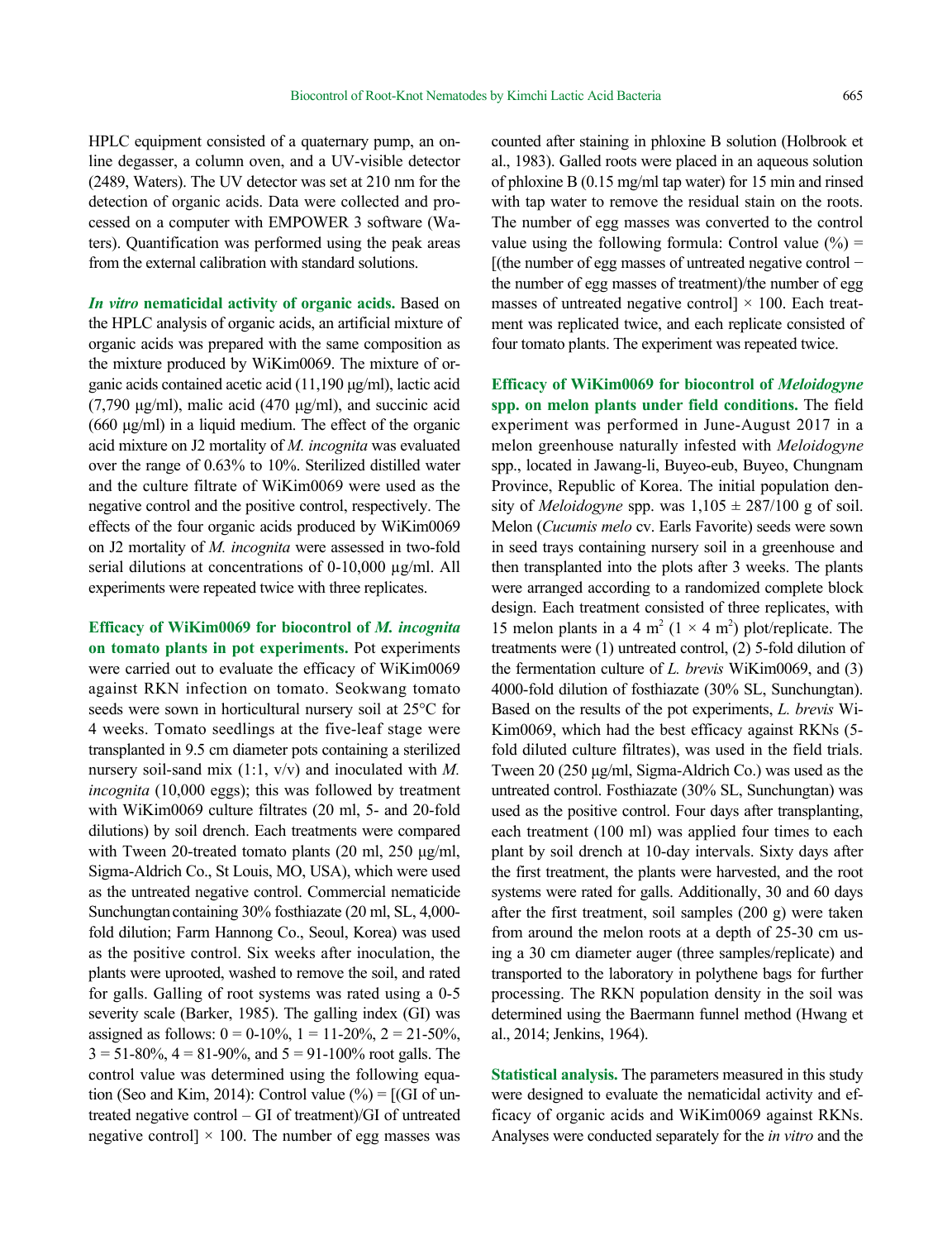666 Seo et al.



**Fig. 1.** Phylogenetic trees derived from the distance analysis of the 16S rRNA gene sequences of WiKim0069. Sequences were aligned using MEGA 6.0 software. Phylogenetic trees were constructed using the neighbor-joining method with bootstrap analysis (1,000 trials). Bars indicate the percentage of sequence divergence.

pot and field experiments. All data were analyzed for the homogeneity of variance using SPSS statistical analysis software version 21.0 for Windows (IBM Corp., Armonk, NY, USA). Data are expressed as the mean  $\pm$  standard deviation of replicates, and they were evaluated by oneway analysis of variance (ANOVA). Statistical differences among the treatments were determined according to Duncan's multiple-range test  $(P < 0.05)$ .

# **Results**

**Screening and identification of nematicidal LAB.** A total of 237 LAB strains were isolated from kimchi collected in the Republic of Korea. Among these, 16 strains exhibited distinct nematicidal activity against *M. incognita* J2 with the induction of more than 90% mortality at a culture filtrate concentration of 2.5% (Supplementary Table 1) and the pH of their culture was between 3.6 and 4.4 (Supplementary Table 2). Among these strains, the culture filtrate of LAB strain 291 showed the strongest nematicidal activity against *M. incognita* J2 at day 3 of exposure, with 98.03% mortality at a culture filtrate concentration of 1.25% (Supplementary Table 2). The selected LAB strain 291 was designated as WiKim0069 and identified as *L. brevis* based on BLASTn and phylogenetic analyses of the amplified 16S rRNA gene sequence (Fig. 1). The amplified genes were registered in GenBank under the accession number MH842143. *L. brevis* WiKim0069 was deposited in the

KCCM (Korean Culture Center of Microorganisms, Seoul, Korea) as KCCM12134P.

*In vitro* **nematicidal activity of** *L. brevis* **WiKim0069.**  The effects of WiKim0069 culture filtrate on *M. incognita* J2 mortality and hatching inhibition were determined at concentrations of 0.63% to 20%. The culture filtrate of Wi-Kim0069 exhibited strong nematicidal activity against *M. incognita* J2 at day 3 of exposure, with 98.0% and 100.0%



**Fig. 2.** Effect of the culture filtrate of *Lactobacillus brevis* Wi-Kim0069 on the mortality of second-stage juveniles and inhibition of the hatching of *Meloidogyne incognita*. Values are the mean  $\pm$  SD of two runs with three replicates. Means with the same letter are not significantly different  $(P < 0.05)$  according to Duncan's multiple range test. DAT, days after treatment.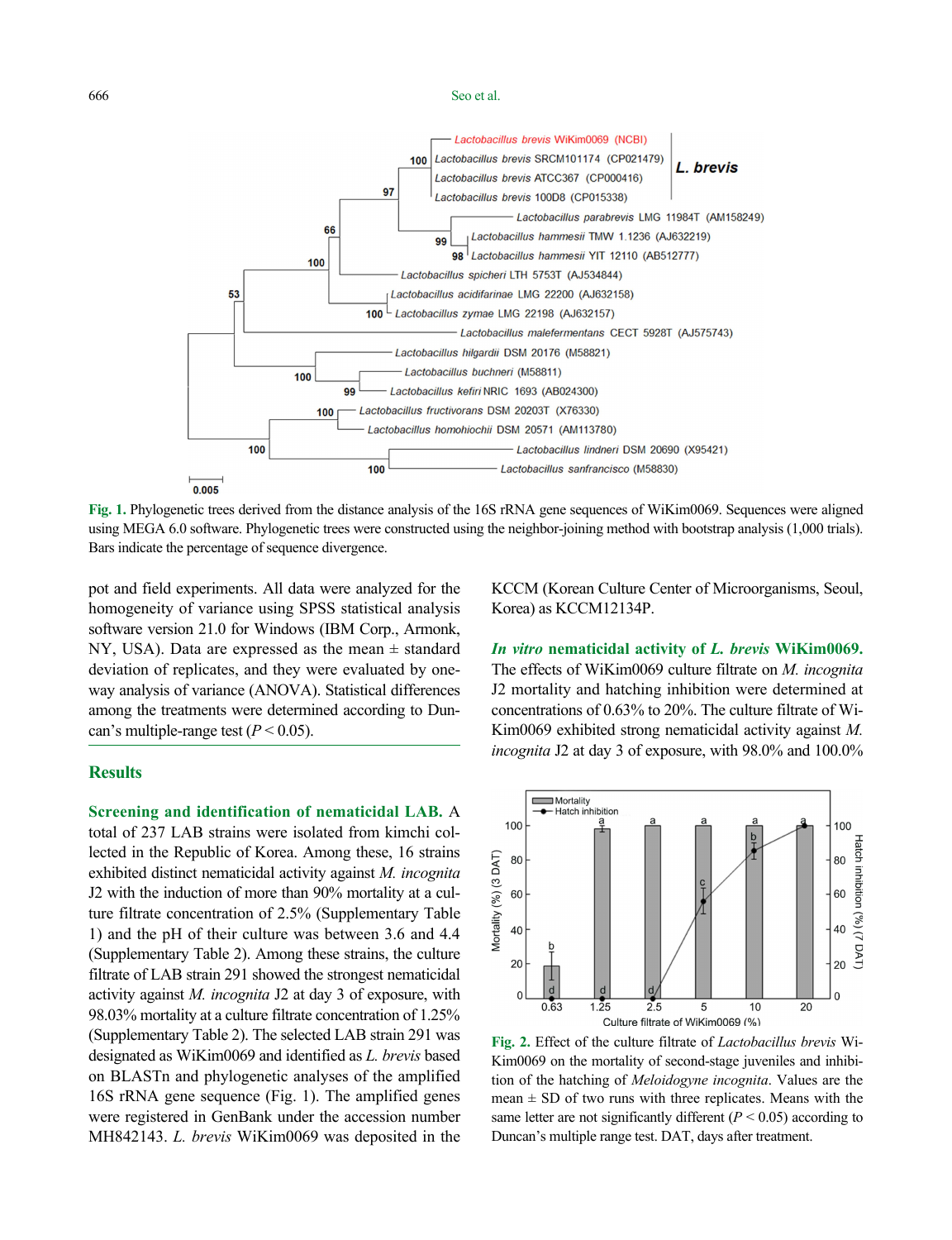

**Fig. 3.** Effects of *Lactobacillus brevis* WiKim0069 on second-stage juveniles (J2s) and eggs of *Meloidogyne incognita.* J2s were treated with the culture filtrate of 2.5% *L. brevis* WiKim0069 (A, C) and sterilized distilled water (B, D).

mortality at concentrations of 1.25% and 2.5%, respectively (Fig. 2). WiKim0069 also induced significant inhibition of *M. incognita* hatching in a dose-dependent manner. Treatment with 5%, 10%, and 20% of the WiKim0069 culture filtrate resulted in 56.2%, 85.2%, and 100.0% inhibition, respectively, of *M. incognita* hatching after 7 days of exposure (Fig. 2).

After treatment with 2.5% WiKim0069 culture filtrate, all *M. incognita* J2s were observed to be dead with rigid and straight bodies, whereas the J2s in the untreated control were vigorous and still moving (Fig. 3). The intestinal tract of nematodes treated with 2.5% WiKim0069 culture filtrate exhibited pathological changes, as some unusual patch-like structures were clearly visible, which were possibly newly created vacuoles following the destruction of internal or-



**Fig. 4.** Effect of the culture filtrate of *Lactobacillus brevis* Wi-Kim0069 on the mortality of second-stage juveniles of *Meloidogyne hapla* and *Meloidogyne arenaria*. Values are the mean ± SD of two runs with three replicates. Means with the same letter are not significantly different  $(P < 0.05)$  according to Duncan's multiple range test. DAT, days after treatment.

gans by the nematicidal activity of WiKim0069. Additionally, WiKim0069 showed toxicity against *M. incognita* eggs and impaired the normal embryonic development of the juveniles by producing extensive vacuoles inside eggs.

WiKim0069 also showed strong nematicidal activity against other RKN species, *M. hapla* and *M. arenaria*. J2 mortality after 3 d of exposure at 0.63%, 1.25%, and 2.5% of WiKim0069 culture filtrate was 6.8%, 76.2%, and 100% against *M. hapla* and 27.8%, 83.1%, and 100% against *M. arenaria*, respectively (Fig. 4). Thus, based on the J2 mortality, WiKim0069 exhibited similar nematicidal effects against the major three RKN species *M. incognita*, *M. hapla*, and *M. arenaria* at concentrations of 1.25% and 2.5%. However, at a concentration of 0.63%, the nematicidal effect of WiKim0069 against *M. incognita* was somewhat higher than that against the other two RKN species.

**Analysis of organic acids produced by** *L. brevis* **Wi-Kim0069.** HPLC analysis was used to identify the organic acids produced by WiKim0069 strain cultured in liquid

**Table 1.** Organic acids produced by *Lactobacillus brevis* Wi-Kim0069 in Lactobacilli MRS broth

| Production $(\mu g/ml)$ |
|-------------------------|
| 11,190                  |
| ND                      |
| ND                      |
| 7,790                   |
| 470                     |
| ND                      |
| ND                      |
| 660                     |
| ND                      |
|                         |

ND, not detected.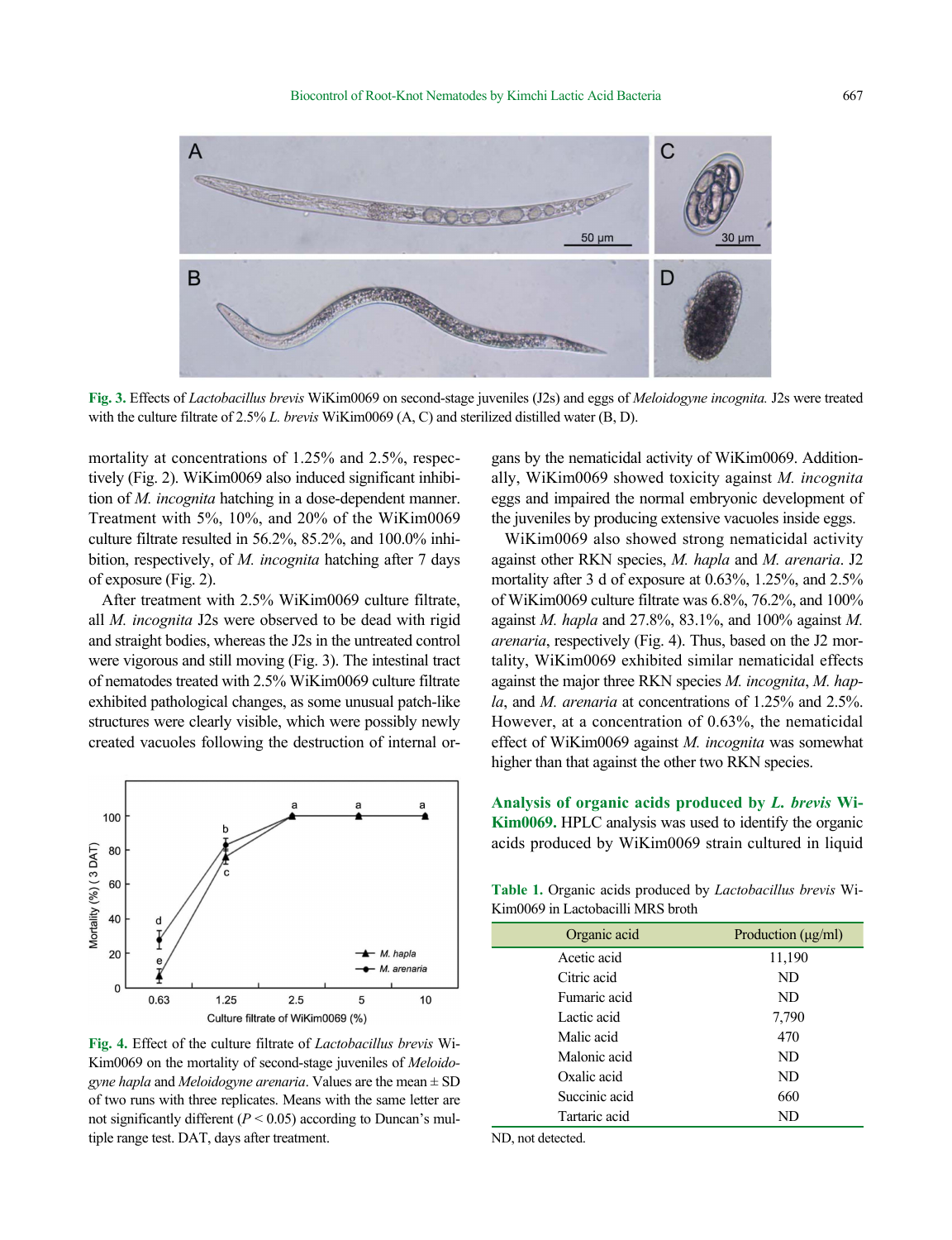| <b>Table 2.</b> Effect of the culture filtrate of <i>Lactobacillus brevis</i> Wi- |
|-----------------------------------------------------------------------------------|
| Kim0069 and the artificial mixture of organic acids on <i>Meloido</i> -           |
| <i>gyne incognita</i> J2 mortality                                                |

| Concentration<br>$\frac{1}{2}$ | L. brevis<br>WiKim0069 | Mixture of<br>organic acids |
|--------------------------------|------------------------|-----------------------------|
| 0.63                           | $7.86 \pm 8.94$ b      | $11.74 \pm 6.78$ b          |
| 1.25                           | $98.03 \pm 1.75$ a     | $98.05 \pm 2.76$ a          |
| 2.50                           | 100a                   | 100a                        |
| 5.00                           | 100 a                  | 100a                        |

Values are the mean  $\pm$  SD of two runs with three replicates. Means with the same letter are not significantly different  $(P < 0.05)$ , according to Duncan's multiple range test.

broth. After 1 day of incubation in a jar bioreactor, the fermented culture of WiKim0069 had a pH of 4.2 (Supplementary Table 2) and contained 2% acids, which consisted of acetic acid (11,190 μg/ml), lactic acid (7,790 μg/ml), malic acid (470 μg/ml), and succinic acid (660 μg/ml) (Table 1).

*In vitro* **nematicidal activity of artificial mixture of organic acids.** In order to examine the potential of organic acids as nematicidal metabolites, the effects on *M. incognita* J2 mortality was compared between the culture filtrate of WiKim0069 and the artificial mixture containing the same amounts of organic acids produced by WiKim0069. After 3 days of exposure, the culture filtrate of WiKim0069 induced dose-dependent mortality, and the artificial mixture of organic acids also showed a statistically similar activity



**Fig. 5.** Effect of acetic acid, lactic acid, malic acid, and succinic acid on the mortality of second-stage juveniles of *Meloidogyne incognita*. Values are the mean  $\pm$  SD of two runs with three replicates. Means with the same letter are not significantly different  $(P < 0.05)$  according to Duncan's multiple range test. DAT, days after treatment.

against *M. incognita* (Table 2). Furthermore, at concentrations of 1.25% to 5%, both the WiKim0069 culture filtrate and the artificial mixture of organic acids exhibited same effects against the *M. incognita* J2, suggesting that the nematicidal activity of the culture filtrate of WiKim0069 came from the organic acids.

When the four organic acids produced by WiKim0069 were treated individually with *M. incognita* J2 at higher concentration (10,000 μg/ml), they completely killed J2 at

**Table 3.** Effect of *Lactobacillus brevis* WiKim0069 culture filtrate on gall index and egg mass on tomato plants infected by *Meloidogyne incognita*

| <b>Treatment</b>  | Fold                     | Gall index (GI) | Control value $(GI, \%)$ | Egg mass $(EM)$    | Control value $(EM, \% )$ |
|-------------------|--------------------------|-----------------|--------------------------|--------------------|---------------------------|
| WiKim0069         | $\times$ 5               | $1.0 \pm 0.0 c$ | $57.9 \pm 0.0$ b         | $36.8 \pm 15.1$ b  | $78.9 \pm 8.7 h$          |
| WiKim0069         | $\times 20$              | $1.8 \pm 0.3$ b | $26.3 \pm 12.2$ c        | $46.0 \pm 97.0$ b  | $73.6 \pm 21.2 b$         |
| Fosthiazate       | $\times4.000$            | $0.0 \pm 0.0 d$ | $100.0 \pm 0.0 a$        | $2.5 \pm 1.7$ b    | $98.6 \pm 1.0 a$          |
| Untreated control | $\overline{\phantom{0}}$ | $2.4 \pm 0.3 a$ | $\overline{\phantom{a}}$ | $174.3 \pm 68.3 a$ | $\overline{\phantom{a}}$  |

Values are the mean  $\pm$  SD of two runs with two replicates (four tomato plants/replicate). Means with the same letter are not significantly different  $(P < 0.05)$ , according to Duncan's multiple range test.

**Table 4.** Efficacy of the fermentation culture of *Lactobacillus brevis* WiKim0069 on melon plants in a field naturally infected by *Meloidogyne* spp*.*

| <b>Treatment</b>             | No. of nematodes in $100$ g of soil |                   |                  |                          |
|------------------------------|-------------------------------------|-------------------|------------------|--------------------------|
|                              | 30 Days                             | 60 Days           | Galling index    | Control value $(\% )$    |
| WiKim0069 $(\times 5)$       | $408 \pm 84 a$                      | $744 \pm 559$ a   | $0.8 \pm 0.2$ b  | $62.8 \pm 6.5 a$         |
| Fosthiazate $(\times 4,000)$ | $267 \pm 67$ a                      | $886 \pm 47$ a    | $1.5 \pm 0.6$ ab | $32.8 \pm 27.1$ b        |
| Untreated control            | $729 \pm 510 a$                     | $1.189 \pm 910 a$ | $2.3 \pm 0.4 a$  | $\overline{\phantom{0}}$ |

Values are the mean  $\pm$  SD of three replicates (15 melon plants/replicate). Each treatment consisted of 45 melon plants. Means with the same letter are not significantly different  $(P < 0.05)$ , according to Duncan's multiple range test.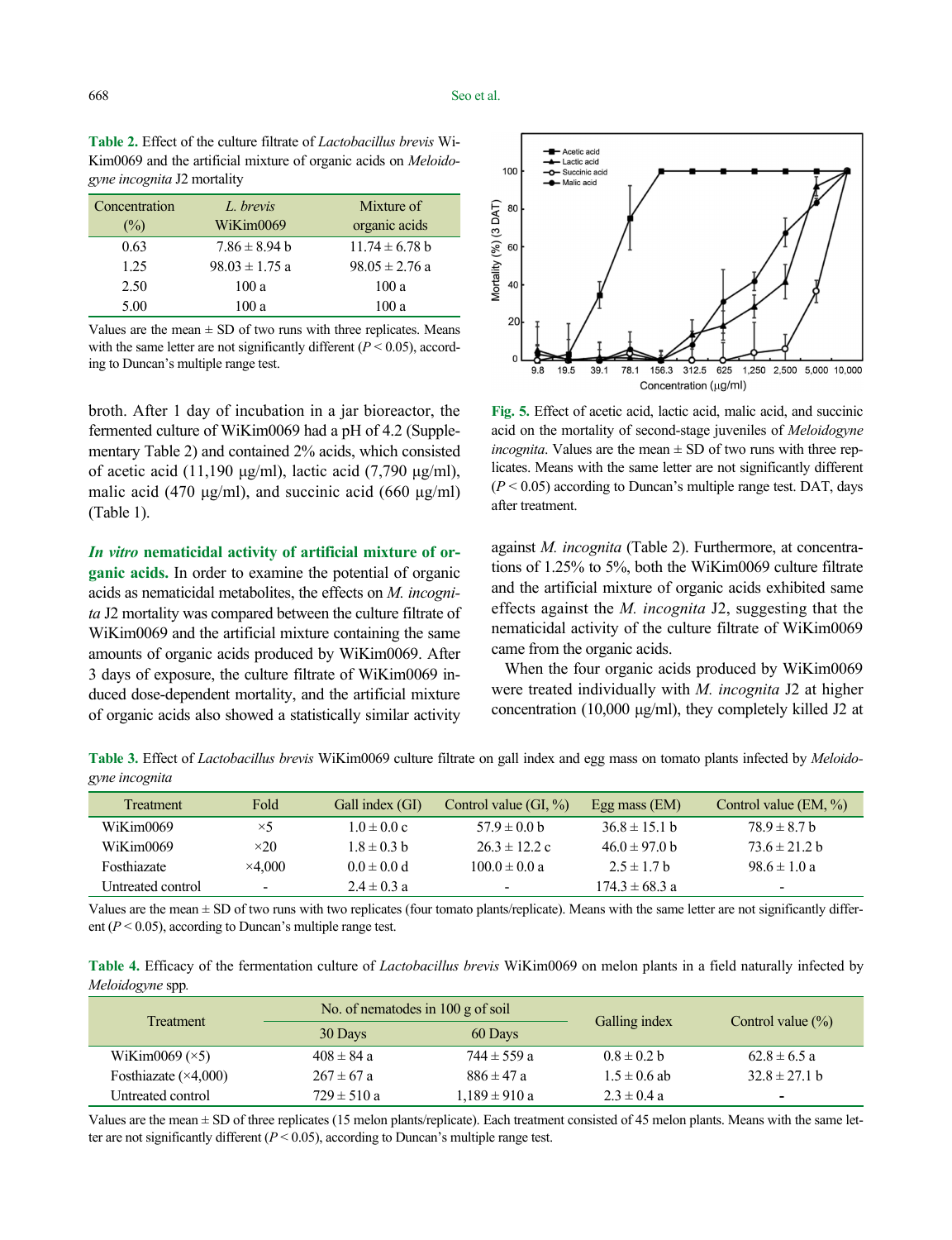day 3 of exposure (Fig. 5). In addition, treatment with 5,000 μg/ml acetic acid, lactic acid, malic acid, and succinic acid induced 100%, 91.96%, 83.76%, and 36.44% mortality at day 3 of exposure, respectively. These results indicated that among the four organic acids analyzed in this study, acetic acid showed the strongest nematicidal activity, with 100% J2 mortality at a concentration of 156.3 μg/ml.

**Efficacy of WiKim0069 for biocontrol of** *M. incognita*  **on tomato plants in pot experiments.** The treatments with 5-fold and 20-fold dilutions of the culture filtrate of WiKim0069 reduced gall formation by 57.9% and 26.3%, respectively, compared to the untreated control treatment (Table 3). The inhibitory activity of WiKim0069 on gall and egg mass formation on tomato was weaker than that of fosthiazate. However, WiKim0069 (5-fold dilution) suppressed gall formation on tomato with significantly lower gall index values than those of the untreated control. Additionally, the egg mass formation on tomato treated with the culture filtrate of WiKim0069 was significantly lower than that on the untreated control.

**Efficacy of WiKim0069 for biocontrol of** *Meloidogyne*  **spp. on melon plants under field conditions.** The fermentation culture of WiKim0069, at 5-fold dilution, effectively suppressed gall formation on melon by 62.8% in fields naturally infested with *Meloidogyne* spp., which was significantly higher than that observed for fosthiazate  $(32.8\%)$  (Table 4). The RKN density in the soil  $(100 g)$ treated with WiKim0069 was significantly lowered to 408 and 744 nematodes 30 and 60 days after first exposure, respectively, than the RKN density in the untreated soil of 729 and 1,189 nematodes, respectively. Additionally, the RKN density in the soil treated with WiKim0069 (408 nematodes/100 g) was 1.5 times higher than that in the soil treated with fosthiazate (267 nematodes/100 g) 30 days after first exposure. However, 60 days after first exposure, the RKN density in the soil treated with WiKim0069 (744 nematodes/100 g) was slightly lower than that in the soil treated with fosthiazate (886 nematodes/100 g).

## **Discussion**

It has been widely demonstrated that lactobacilli exert an inhibitory effect on enteropathogens in human intestinal epithelial cells as well as on phytopathogenic bacteria and fungi. Recent studies have revealed that LAB can inhibit infection by phytopathogenic and spoilage bacteria and fungi, such as *Xanthomonas campestris*, *Erwinia carotovora*, *Aspergillus flavus*, *Colletotrichum capsici*, *Penicillium* 

*expansum*, *Monilinia laxa*, and *Botrytis cinerea*, and inhibit mycotoxin production (El-Mabrok et al., 2012; Ghazvini et al., 2016; Khanafari et al., 2007; Trias et al., 2008). Given the antagonistic activity of LAB against pathogenic microorganisms, the industrial application of LAB as a biocontrol microbe could be an effective strategy for phytopathogen management (Choi et al., 2018; Trias et al., 2008).

*Lactobacillus plantarum* has been considered as an antagonistic agent with antimicrobial activity, whereas little research has been performed on the potential of *L. brevis* as a biocontrol agent. Here, we evaluated the efficacy of LAB derived from the plant-based fermented food kimchi against RKNs. Of those tested, *L. brevis* WiKim0069 showed very strong *in vitro* mortality against J2 of *M. incognita*, *M. arenaria*, and *M. hapla*, and effectively suppressed gall formation on the roots of tomato and melon plants in pot and field experiments, respectively. We can suggest that *L. brevis* WiKim0069 is a novel bionematicide candidate and that *L. brevis* strains could be effective and eco-friendly alternatives to reduce the use of chemical nematicides in agriculture.

The artificial mixture of the four main organic acids produced by WiKim0069 caused 98% J2 mortality of *M. incognita* at a 1.25% concentration, similar to that of the culture filtrate of *L. brevis* WiKim0069. These results indicate that the organic acids such as acetic acid, lactic acid, malic acid, and succinic acid are responsible for the nematicidal activity of the culture filtrate of *L. brevis* WiKim0069. Organic acids produced by LAB can decrease microbial populations by reducing the environment pH and subsequently reducing the internal pH of cells following the disruption of membrane permeability (Wódzki and Nowaczyk, 2001). The acidification of plant tissue can reduce the postharvest decay caused by *Penicillium expansum* and *Alternaria alternate* (Prusky et al., 2006). Furthermore, Choi et al*.* (2018) proposed that organic acids, especially lactic acid, may be more closely associated with the antagonistic activity of the LAB strains than other known antimicrobial compounds. However, of the four main organic acids produced by Wi-Kim0069, acetic acid exhibited the strongest nematicidal activity against *M. incognita* J2 *in vitro*. Thus, our findings indicate that acetic acid may be a key nematicidal factor for RKN management, unlike the results of a previous study (Choi et al., 2018).

*L. brevis* WiKim0069 mainly produced acetic acid as the metabolic end product in MRS broth medium, followed by lactic acid, succinic acid, and malic acid. LAB generally produce lactic acid as the major metabolic end product of carbohydrate fermentation, whereas *L. buchneri* when added as an inoculant to whole maize crop silage was found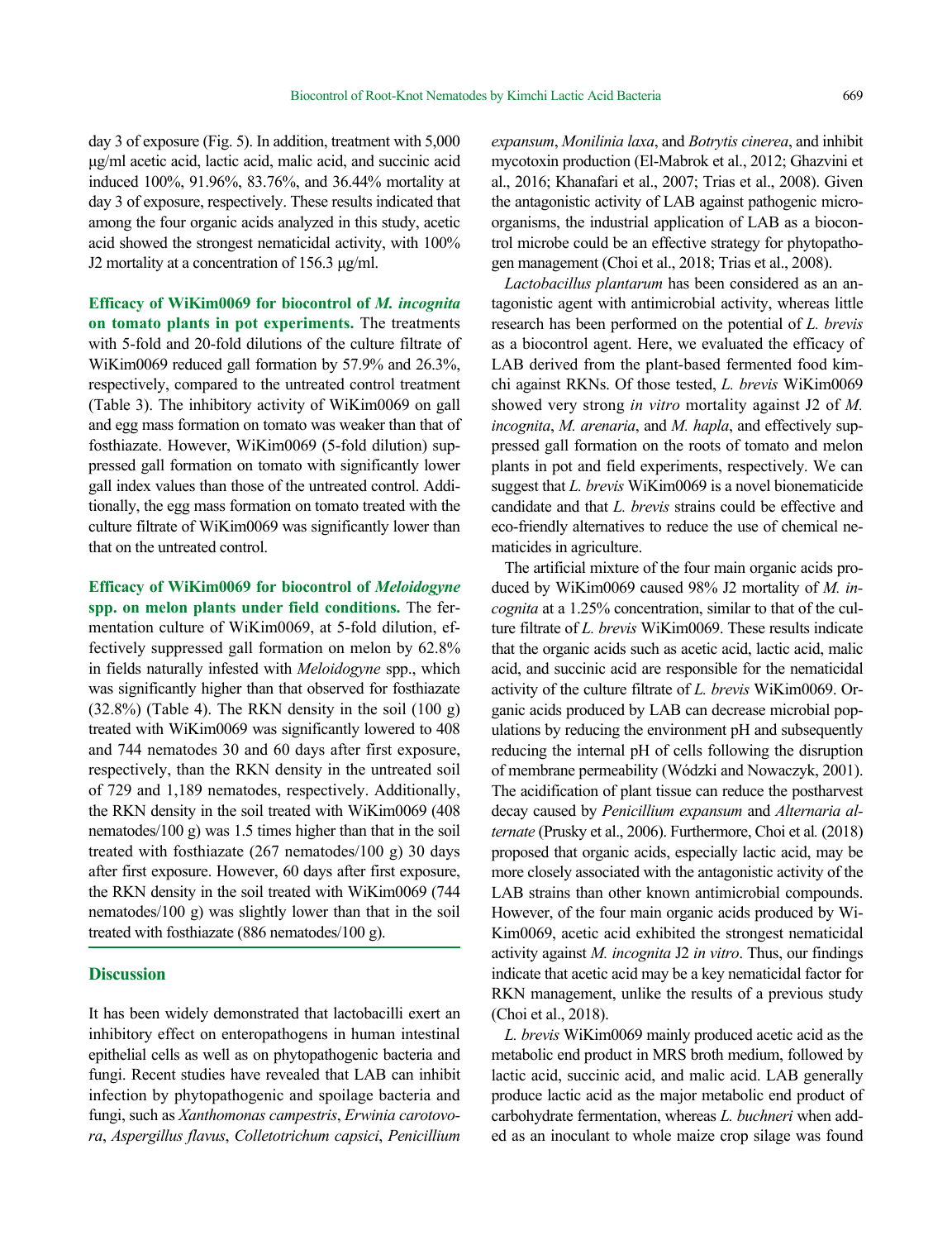to produce significantly more acetic acid than lactic acid (Driehuis et al., 1999). Although LAB are named after their ability to produce lactic acid, some lactobacilli, such as *L. plantarum*, *L. brevis*, *L. buchneri*, and *L. bifermentans*, are able to produce acetic acid from lactic acid under anoxic conditions at a pH > 4.0 (da Cunha and Foster, 1992; Kandler et al., 1983; Lindgren et al., 1990). Here, the culture filtrate of *L. brevis* WiKim0069 had a pH of 4.2 and contained more acetic acid than lactic acid, indicating that *L. brevis* WiKim0069 may also degrade lactic acid to acetic acid.

Organic acids released during the decomposition of organic soil amendments have long been considered as alternative nematicides because they can decrease nematode populations (Akhtar and Malik, 2000; McBride et al., 2000). Additionally, studies on the nematicidal activity of microbial metabolites revealed that organic acids produced by several fungi exhibit strong nematicidal activity. Kojic acid produced by *Aspergillus oryzae* showed nematicidal activity against *M. incognita* (Kim et al., 2016). Among the *A. niger* culture metabolites, citric and oxalic acids were also demonstrated to have nematicidal activity (Jang et al., 2016; Zuckerman et al., 1994). Specifically, oxalic acid destroys internal bodies in *M. incognita* and produces numerous vacuoles in the nematode body. Acetic acid produced by the hyphomycetes *Paecilomyces lilacinus* and *Trichoderma longibrachiatum* was found to paralyze the J2 of *M. incognita* (Favre-Bonvin et al., 1991). Acetic acid also inhibits J2 hatching and affects embryogenesis (Bansal and Bajaj, 2003). In the case of bacteria, lactic acid isolated from *Lysobacter capsici* culture was also found to inhibit J2 hatching (Lee et al., 2014). However, the nematicidal activity of LAB against phytopathogenic nematodes has not been previously reported.

In bipolar ion-exchange membranes, the permeation of organic acids through the membrane appears to be competitive, and acetic acid among the carboxylic acids has a much higher permeability, followed by propionic, tartaric, lactic, oxalic, and citric acids (Wódzki and Nowaczyk, 2001). In *M. incognita*, exogenous treatment with acetic acid was found to damage the cuticle, degenerate the nuclei, and vacuolize the cytoplasm of nematodes (Ntalli et al., 2016). Application of *L. brevis* WiKim0069 also showed significant toxicity against *M. incognita* J2 and completely destroyed the internal organs by forming extensive vacuoles in the nematode body (Fig. 5). The target site of *L. brevis* WiKim0069 in the nematode body provided additional evidence that its nematicidal activity is mainly attributed to the organic acids it produces, including acetic acid. Based on the analysis of organic acids and their nematicidal activities, acetic acid was identified as the major nematicidal component of WiKim0069.

Seo and Kim (2014) reported that the mixture of acetic acid and lactic acid showed higher mortality against J2 of *M. incognita* than each organic acid of the two organic acids, and the nematicidal activity of the mixture was mostly derived from acetic acid. It has also been known that the nematicidal activity of organic acids highly depends on acidic pH. However, we observed that the culture filtrates of LAB strains selected by primary screening showed different mortality each other and had pH in a range of 3.6 to 4.4 (Supplementary Table 2). Even though the culture filtrate of *L. brevis* WiKim0069 culture showed the strongest nematicidal activity among the test 237 LAB strains in this study, its pH (4.2) was not the most acidic, but relatively less acidic among the 16 LAB culture filtrates. Therefore, it is considered that there would be a great variation in the acid profiles from different bacteria and the antagonistic effect or synergy effect between the organic acids may affect their nematicidal activity. As a similar instance, the culture of different LAB strains with the same pH showed various inhibitory efficacy *in vivo*, suggesting that other factors involved in suppression of phytopathogens (Limanska et al., 2015).

WiKim0069 exhibited pronounced nematicidal activity against *M. incognita* compared with the untreated control. However, the inhibitory activity of *L. brevis* WiKim0069 was weaker than that of fosthiazate, a chemical nematicide, in pot experiments. Contrastingly, in melon field trials, the nematicidal activity of *L. brevis* WiKim0069 was higher than that of fosthiazate. It is difficult to clarify the mechanism of disease control under field conditions due to various synergistic interactions among soil microbes and their metabolites (Naseby et al., 2000). Several studies suggest that LAB can protect the host plants against soilborne diseases by root colonization and supply nutrients for plant healthy (Abdel-Aziz et al., 2014; Shrestha et al., 2014; Visser and Holzapfel, 1992). Treatment with various *Lactobacillus* strains can also improve the innate immunity of plants through a systemic acquired resistance, resulting in the upregulation of defense-related metabolites and leading to resistance to phytopathogens (Hamed et al., 2011; Konappa et al., 2016). Accordingly, the precise nematicidal mechanism of *L. brevis* WiKim0069 against RKNs has not yet been elucidated, but the high nematicidal efficacy of *L. brevis* WiKim0069 in the field trials provides the possibility that it may not only exhibit nematicidal activity but also interact with microorganisms in rhizospheric soil and/or activate plant defenses against RKNs.

Collectively, an RKN management strategy using LAB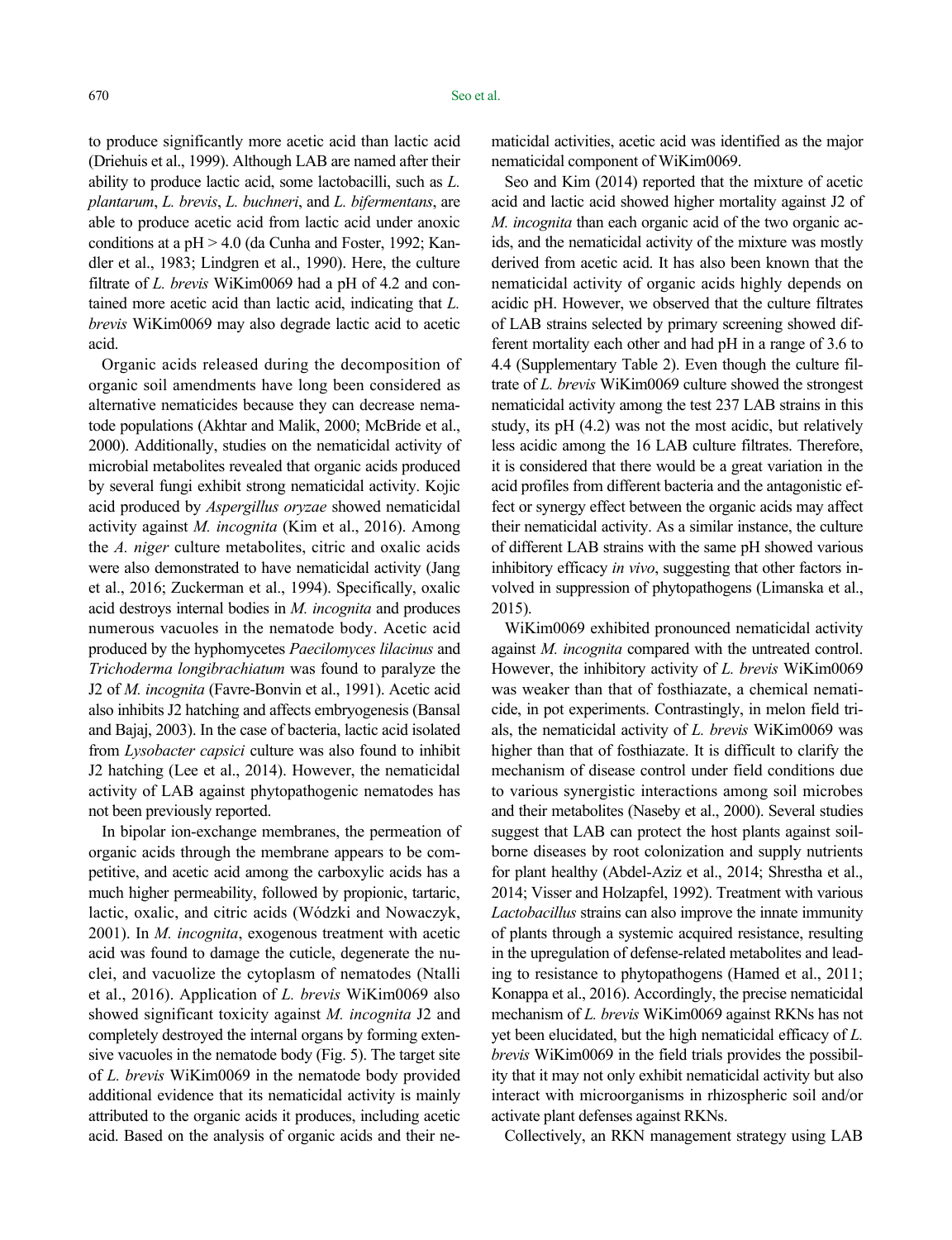and their metabolites would meet the world's growing demand for eco-friendly nematicides that can replace synthetic chemicals and toxic pesticides in agriculture. However, prior to the commercial application of nematicidal LAB in agriculture, further studies on *L. brevis* WiKim0069 are needed to clarify the mechanism involved in the action of LAB against RKNs and develop the formulations of LAB for optimal performance under field conditions.

# **Acknowledgements**

This study was supported by a grant from the World Institute of Kimchi (KE1901-1), funded by the Ministry of Science and ICT, Republic of Korea.

# **Electronic Supplementary Material**

Supplementary materials are available at The Plant Pathology Journal website (http://www.ppjonline.org/).

# **References**

- Abbott, W. S. 1925. A method of computing the effectiveness of and insecticide. *J. Econ. Entomol.* 18:265-267.
- Abdel-Aziz, S. M., Moustafa, Y. A. and Hamed, H. A. 2014. Lactic acid bacteria in the green biocontrol against some phytopathogenic fungi: treatment of tomato seeds. *J. Basic Appl. Sci. Res.* 4:1-9.
- Akhtar, M. and Malik, A. 2000. Roles of organic soil amendments and soil organisms in the biological control of plantparasitic nematodes: a review. *Bioresour. Technol.* 74:35-47.
- Aktar, M. W., Sengupta, D. and Chowdhury, A. 2009. Impact of pesticides use in agriculture: their benefits and hazards. *Interdiscip. Toxicol.* 2:1-12.
- Ashoub, A. H. and Amara, M. T. 2010. Biocontrol activity of some bacterial genera against root-knot nematode, *Meloidogyne incognita*. *J. Am. Sci.* 6:321-328.
- Bansal, R. K. and Bajaj, A. 2003. Effect of volatile fatty acids on embryogenesis and hatching of *Meloidogyne incognita* eggs. *Nematol. Mediterr.* 31:135-140.
- Barefoot, S. F. and Klaenhammer, T. R. 1983. Detection and activity of lactacin B, a bacteriocin produced by *Lactobacillus acidophilus*. *Appl. Environ. Microbiol.* 45:1808-1815.
- Barker, K. R. 1985. Nematode extractions and bioassays. In: *An advanced treatise on Meloidogyne, Vol. II. Methodology*, eds. by K. R. Barker, C. C. Carter, J. N. Sasser, pp. 19-35. North Carolina State University Graphics, Raleigh, NC, USA.
- Blok, V. C., Jones, J. T., Phillips, M. S. and Trudgill, D. L. 2008. Parasitism genes and host range disparities in biotrophic nematodes: the conundrum of polyphagy versus specialisation. *BioEssays* 30:249-259.
- Cayrol, J.-C., Djian, C. and Pijarowski, L. 1989. Study of the ne-

matocidal properties of the culture filtrate of the nematophagous fungus *Paecilomyces lilacinus*. *Rev. Nematol.* 12:331- 336.

- Choi, A.-R., Patra, J. K., Kim, W. J. and Kang, S.-S. 2018. Antagonistic activities and probiotic potential of lactic acid bacteria derived from a plant-based fermented food. *Front. Microbiol.* 9:1963.
- da Cunha, M. V. and Foster, M. A. 1992. Sugar-glycerol cofermentations in lactobacilli: the fate of lactate. *J. Bacteriol.* 174:1013-1019.
- Driehuis, F., Elferink, S. J. and Spoelstra, S. F. 1999. Anaerobic lactic acid degradation during ensilage of whole crop maize inoculated with *Lactobacillus buchneri* inhibits yeast growth and improves aerobic stability. *J. Appl. Microbiol.* 87:583- 594.
- El-Mabrok, A. S. W., Hassan, Z., Mokhtar, A. M., Hussain, K. M. A. and Kahar, F. K. S. B. A. 2012. Screening of lactic acid bacteria as biocontrol against *(Collectotrichum capsici*) on chilli Bangi. *Res. J. Appl. Sci.* 7:446-473.
- Elling, A. A. 2013. Major emerging problems with minor *Meloidogyne* species. *Phytopathology* 103:1092-1102.
- Favre-Bonvin, J., Ponchet, M., Djian, C., Arpin, N. and Pijarowski, L. 1991. Acetic acid: a selective nematicidal metabolite from culture filtrates of *Paecilomyces lilacinus* (Thom) Samson and *Trichoderma longibrachiatum* Rifai. *Nematologica* 37:101-112.
- Ghazvini, R. D., Kouhsari, E., Zibafar, E., Hashemi, S. J., Amini, A. and Niknejad, F. 2016. Antifungal activity and aflatoxin degradation of *Bifidobacterium bifidum* and *Lactobacillus fermentum* against toxigenic *Aspergillus parasiticus*. *Open Microbiol. J.* 10:197-201.
- Gilliland, S. E. 1990. Health and nutritional benefits from lactic acid bacteria. *FEMS Microbiol. Rev.* 7:175-188.
- Guarner, F., Khan, A. G., Garisch, J., Eliakim, R., Gangl, A., Thomson, A., Krabshuis, J., Lemair, T., Kaufmann, P., de Paula, J. A., Fedorak, R., Shanahan, F., Sanders, M. E., Szajewska, H., Ramakrishna, B. S., Karakan, T., Kim, N. and World Gastroenterology Organization. 2012. World Gastroenterology Organisation global guidelines: probiotics and prebiotics October 2011. *J. Clin. Gastroenterol.* 46:468-481.
- Hamed, H. A., Moustafa, Y. A. and Abdel-Aziz, S. M. 2011. *In vivo* efficacy of lactic acid bacteria in biological control against *Fusarium oxysporum* for protection of tomato plant. *Life Sci. J.* 8:462-468.
- Holbrook, C. C., Knauft, D. A. and Dickson, D. W. 1983. A technique for screening peanut for resistance to *Meloidogyne arenaria*. *Plant Dis.* 67:957-958.
- Hwang, S. M., Park, M. S., Kim, J.-C., Jang, K. S., Choi, Y. H. and Choi, G. J. 2014. Occurrence of *Meloidogyne incognita* infecting resistant cultivars and development of an efficient screening method for resistant tomato to the *Mi*-virulent nematode. *Korean J. Hortic. Sci. Technol.* 32:217-226.
- Jang, J. Y., Choi, Y. H., Shin, T. S., Kim, T. H., Shin, K.-S., Park, H. W., Kim, Y. H., Kim, H., Choi, G. J., Jang, K. S., Cha,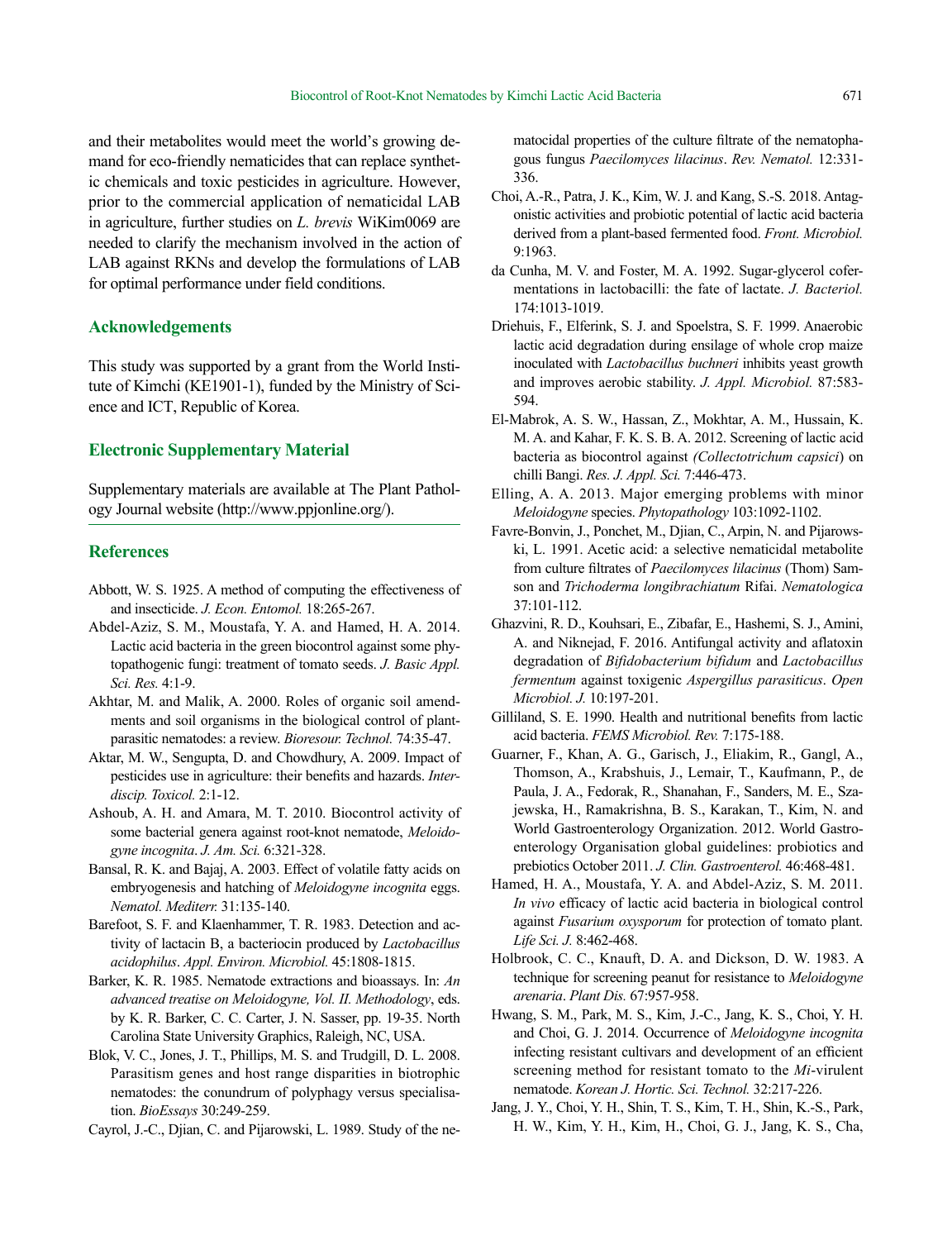B., Kim, I. S., Myung, E. J. and Kim, J.-C. 2016. Biological control of *Meloidogyne incognita* by *Aspergillus niger* F22 producing oxalic acid. *PLoS ONE* 11:e0156230.

- Jang, S.-E., Hyun, Y.-J., Oh, Y.-J., Choi, K. B., Kim, T., Yeo, I. H., Han, M. J. and Kim, D.-H. 2011. Adhesion activity of *Lactobacillus plantarum* PM 008 isolated from kimchi on the intestine of mice. *J. Bacteriol. Virol.* 41:83-90.
- Jenkins, W. R. 1964. A rapid centrifugal-flotation technique for separating nematodes from soil. *Plant Dis. Rep.* 48:692.
- Jones, J. T., Haegeman, A., Danchin, E. G. J., Gaur, H. S., Helder, J., Jones, M. G. K., Kikuchi, T., Manzanilla-López, R., Palomares-Rius, J. E., Wesemael, W. M. L. and Perry, R. N. 2013. Top 10 plant-parasitic nematodes in molecular plant pathology. *Mol. Plant Pathol.* 14:946-961.
- Jung, J. Y., Lee, S. H., Kim, J. M., Park, M. S., Bae, J.-W., Hahn, Y., Madsen, E. L. and Jeon, C. O. 2011. Metagenomic analysis of kimchi, a traditional Korean fermented food. *Appl. Environ. Microbiol.* 77:2264-2274.
- Kandler, O., Schillinger, U. and Weiss, N. 1983. *Lactobacillus bifermentans sp. nov., nom. rev., an organism forming*  $CO<sub>2</sub>$  *and* H2 from lactic acid. *Syst. Appl. Microbiol.* 4:408-412.
- Khanafari, A., Soudi, H. and Miraboulfathi, M. 2007. Biocontrol of *Aspergillus flavus* and aflatoxin B1 production in corn. *Iran. J. Environ. Health Sci. Eng.* 4:163-168.
- Kim, D.-G., Lee, Y.-K. and Park, B.-Y. 2001. Root-knot nematode species distributing in greenhouses and their simple identification scheme. *Res. Plant Dis.* 7:49-55 (in Korean).
- Kim, T. Y., Jang, J. Y., Jeon, S. J., Lee, H. W., Bae, C.-H., Yeo, J. H., Lee, H. B., Kim, I. S., Park, H. W. and Kim, J.-C. 2016. Nematicidal activity of kojic acid produced by *Aspergillus oryzae* against *Meloidogyne incognita*. *J. Microbiol. Biotechnol* 26:1383-1391.
- Konappa, N. M., Maria, M., Uzma, F., Krishnamurthy, S., Nayaka, S. C., Niranjana, S. R. and Chowdappa, S. 2016. Lactic acid bacteria mediated induction of defense enzymes to enhance the resistance in tomato against *Ralstonia solanacearum* causing bacterial wilt. *Sci. Hortic.* 207:183-192.
- Kormin, S., Rusul, G., Radu, S. and Ling, F. H. 2001. Bacteriocin-producing lactic acid bacteria isolated from traditional fermented food. *Malays. J. Med. Sci.* 8:63-68.
- Lee, Y. S., Naning, K. W., Nguyen, X. H., Kim, S. B., Moon, J. H. and Kim, K. Y. 2014. Ovicidal activity of lactic acid produced by *Lysobacter capsici* YS1215 on eggs of root-knot nematode, *Meloidogyne incognita*. *J. Microbiol. Biotechnol.* 24:1510-1515.
- Lim, J.-H., Yoon, S.-M., Tan, P.-L., Yang, S., Kim, S.-H. and Park, H.-J. 2018. Probiotic properties of *Lactobacillus Plantarum* LRCC5193, a plant-origin lactic acid bacterium isolated from kimchi and its use in chocolates. *J. Food Sci.* 83:2802-2811.
- Limanska, N., Korotaeva, N., Biscola, V., Ivanytsia, T., Merlich, A., Franco, B. D. G. M. and Haertlé, T. 2015. Study of the potential application of lactic acid bacteria in the control of infection caused by *Agrobacterium tumefaciens*. *J. Plant*

*Pathol. Microbiol.* 6:292.

- Lindgren, S. E., Axelsson, L. T. and McFeeters, R. F. 1990. Anaerobic L-lactate degradation by *Lactobacillus plantarum*. *FEMS Microbiol. Lett.* 66:209-213.
- Lindgren, S. E. and Dobrogosz, W. J. 1990. Antagonistic activities of lactic acid bacteria in food and feed fermentations. *FEMS Microbiol. Rev.* 7:149-163.
- McBride, R. G., Mikkelsen, R. L. and Barker, K. R. 2000. The role of low molecular weight organic acids from decomposing rye in inhibiting root-knot nematode populations in soil. *Appl. Soil Ecol.* 15:243-251.
- Meyer, S. L. F., Massoud, S. I., Chitwood, D. J. and Roberts, D. P. 2000. Evaluation of *Trichoderma virens* and *Burkholderia cepacia* for antagonistic activity against root-knot nematode, *Meloidogyne incognita*. *Nematology* 2:871-879.
- Moens, M., Perry, R. N. and Starr, J. L. 2009. Meloidogyne species: a diverse group of novel and important plant parasites. In: *Root-knot nematodes*, eds. by R. N. Perry, J. L. Starr and M. Moens, pp. 1-17. CAB International, London, UK.
- Molinari, S. 2009. Antioxidant enzymes in (a)virulent populations of root-knot nematodes. *Nematology* 11:689-697.
- Molinari, S., Fanelli, E. and Leonetti, P. 2014. Expression of tomato salicylic acid (SA)-responsive pathogenesis-related genes in *Mi*-1-mediated and SA-induced resistance to rootknot nematodes. *Mol. Plant Pathol.* 15:255-264.
- Naseby, D. C., Pascual, J. A. and Lynch, J. M. 2000. Effect of biocontrol strains of *Trichoderma* on plant growth, *Pythium ultimum* populations, soil microbial communities and soil enzyme activities. *J. Appl. Microbiol.* 88:161-169.
- Ntalli, N., Ratajczak, M., Oplos, C., Menkissoglu-Spiroudi, U. and Adamski, Z. 2016. Acetic acid, 2-undecanone, and (e)- 2-decenal ultrastructural malformations on *Meloidogyne incognita*. *J. Nematol.* 48:248-260.
- Park, J., Seo, Y. and Kim, Y. H. 2014. Biological control of *Meloidogyne hapla* using an antagonistic bacterium. *Plant Pathol. J.* 30:288-298.
- Prusky, D., Kobiler, I., Akerman, M. and Miyara, I. 2006. Effect of acidic solutions and acidic prochloraz on the control of postharvest decay caused by *Alternaria alternata* in mango and persimmon fruit. *Postharvest Biol. Technol.* 42:134-141.
- Ralmi, N. H. A. A., Khandaker, M. M. and Mat, N. 2016. Occurrence and control of root knot nematode in crops: a review. *Aust. J. Crop Sci.* 10:1649-1654.
- Schneider, P. and Orelli, O. 1947. Entomologisches praktikum [Entomological internship]. Verlag. H. R. Sauerländer Co., Aarau, Switzerland. 237 pp.
- Seo, Y. and Kim, Y. H. 2014. Control of *Meloidogyne incognita* using mixtures of organic acids. *Plant Pathol. J.* 30:450-455.
- Shrestha, A., Kim, B. S. and Park, D. H. 2014. Biological control of bacterial spot disease and plant growth-promoting effects of lactic acid bacteria on pepper. *Biocontrol Sci. Technol.* 24:763-779.
- Sitton, J. W. and Patterson, M. E. 1992. Effect of high-carbon dioxide and low-oxygen controlled atmospheres on postharvest